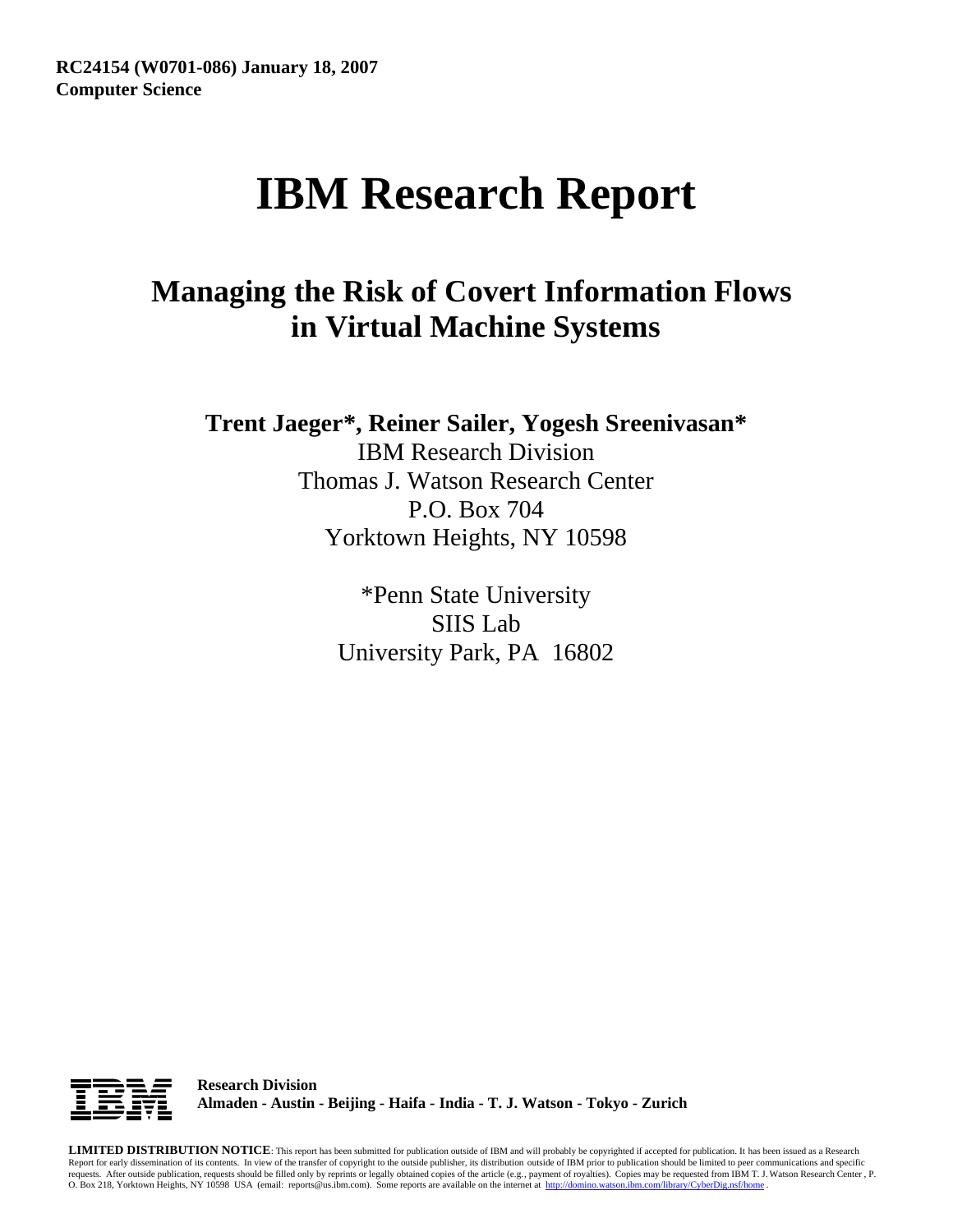# **Managing the Risk of Covert Information Flows in Virtual Machine Systems**

Trent Jaeger

tjaeger@cse.psu.edu Penn State University, SIIS Lab University Park, PA 16802

Reiner Sailer sailer@us.ibm.com IBM T. J. Watson Research Center Hawthorne, NY 10532

Yogesh Sreenivasan sreeniva@cse.psu.edu Penn State University, SIIS Lab University Park, PA 16802

# ABSTRACT

Flexible mandatory access control (MAC) enforcement is now available for virtual machine systems. For example, the sHype MAC system for the Xen virtual machine monitor is part of the mainline Xen distribution. Such systems offer the isolation of VM systems with the flexible security of MAC enforcement. A problem is that such MAC VM systems will only be assured at modest levels (e.g., Common Criteria EAL4), so they may contain covert channels. Covert channels are often difficult to identify and harder to remove, so we propose an approach to manage possible covert leakage to enable verification of security guarantees. Typically, covert channels are outside of access control policies, but we propose an approach that includes both overt flows and covert flows to assess the possible risk of information leakage due to their combination. We define the concept of a risk flow policy that describes the authorized risks due to covert flows. In this paper, we evaluate the ability of four policy models to express risk flow policies. Further, we examine how such policies will be enforced in VM systems. We find that variants of the Chinese Wall model and Bell-LaPadula model have features necessary to express risk flow policies. Further, we find that such policies can be enforced in the context of sHype 's Type Enforcement model.

# Categories and Subject Descriptors

D.4.6 [Operating Systems]: Security and Protection—Information Flow Controls

#### General Terms

Security, Measurement, Management

# Keywords

Chinese Wall policy, covert channels, information flow secrecy

# 1. INTRODUCTION

Virtual machine (VM) systems are gaining in popularity, due to there ability to run multiple, complete systems efficiently on commodity hardware [6, 1]. VM systems provide a virtualized interface to hardware resources that enables sharing of such resources among operating systems that are designed to manage all hardware. Each operating system and its applications run in a single VM that is typically isolated from the other VMs, except through network communications or storage. However, mandatory access control (MAC) systems for VM systems have emerged [26, 22, 23].

MAC enforcement on VM systems controls inter-VM communications, whether they are on a single machine or across machines. Thus, such MAC enforcement is both stronger than traditional VM isolation, as even network communication is controlled, and more flexible than traditional VM isolation, as local VM interactions may now be enabled (i.e., if permitted by the MAC policy). Such MAC VM systems promise comprehensive control of system information flows. However, due to functional requirements (e.g., Xen uses Linux kernel services and drivers to bootstrap function), these emerging systems are unlikely to have a highlevel of formal assurance [5]. For example, there is an effort to assure Linux with multilevel security enforcement at EAL4 [11], but it is unlikely that higher assurance will be pursued.

Our challenge is to ensure that MAC enforcement is performed with reasonable risk, despite the lack of complete formal assurance. In particular, we are concerned that MAC controls may be subverted by covert channels [17, 25]. A covert channel is a mechanism not explicitly designed for communication that may be used to signal data to another party. For example, if two parties share access to a disk, they may use it as a covert channel by controlling the exhaustion of the disk's storage space. Where overt communication channels are enforced by explicit authorizations, and we have some tools to check comprehensive coverage of authorizations to these channels [12, 35], covert channels are difficult to identify and perhaps impossible to eliminate completely. In this paper, we explore ways to manage the risk in covert channels on VM systems.

The system that we investigate in this paper is the sHype security architecture [26] for the Xen hypervisor [1] VM system. sHype adds authorization hooks to Xen's (overt) communication mechanisms to authorize inter-VM communication on the same machine. It uses a Type Enforcement (TE) model [3] to describe the inter-VM communications that are authorized in a system. TE is expressive enough to specify the expected policies, such as isolation policies and lattice policies [27]. However, a policy in terms of overt communication channels does not enable management of the risk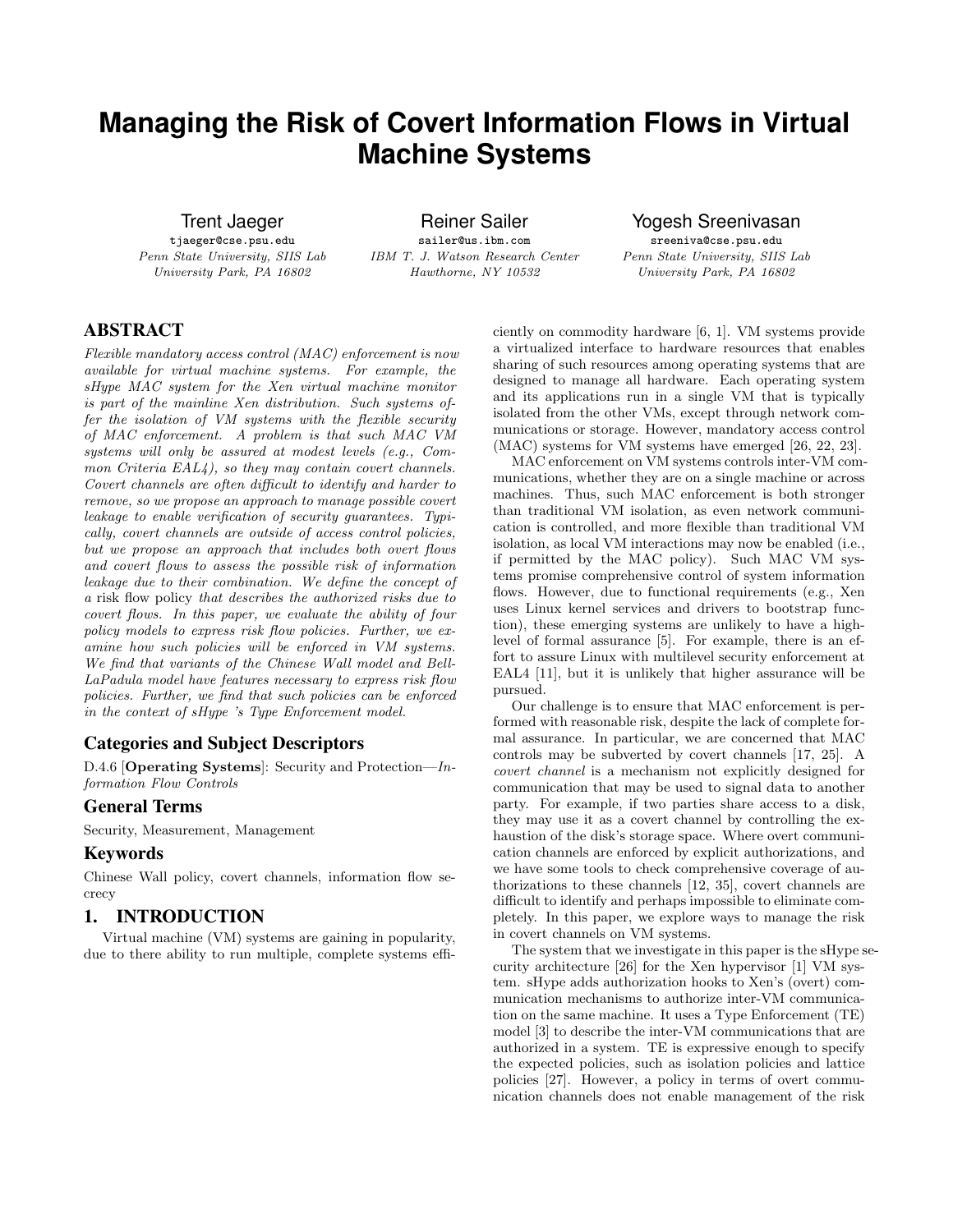caused by covert channels.

The risk due to covert channels on a VM system is that any VM on the system may be able to communicate with any other VM through such a channel. For example, when sHype loads a VM, a covert channel may exist that enables that VM to leak information to another VM that may be listening on that channel. The implementation of sHype does not knowingly contain covert channels, but it is not assured not to contain them. sHype enables the expression of a policy to manage such risk: administrators can define conflict sets among VM labels to prevent the concurrent execution of unauthorized VMs. An earlier example can be found in defense environments where data communications are partitioned onto different networks based on its secrecy level. For example, top-secret data is transmitted on a separate network from unclassified data. Although the Bell-LaPadula policy [2] restricts information flow at the access class level, it is impractical to have a network per access class. Therefore, some risk of a vulnerability (i.e., a covert channel is only one vulnerability that is a concern in this network design) is taken by the defense community to minimize its cost.

To express the accepted risk, sHype uses a version of the Chinese Wall policy model [4]. The Chinese Wall policy allows freedom of choice in data access, but once a choice is made, future accesses are limited by that choice. In a VM system, the idea is that the system may run VMs of any label, but once a VM is loaded on the system, the choice of subsequent VMs to load is limited. Using the military security labels are an example, if we load a VM labeled secret, we may allow other VMs that are top secret or confidential to run on the same system, but not one that is labeled unclassified. This choice permits a risk that data will be leaked from secret to confidential via a covert channel, but prevents the risk that data will be leaked to unclassified VMs. Since the Chinese Wall model permits the freedom of choice envisioned and restricts subsequent accesses based on that choice, it seems like a good candidate model. However, we find that there are problems in using the Chinese Wall model for this purpose, and care must be used to ensure that data is not leaked inadvertently.

In this paper, we study the problem of defining a policy model for expressing the accepted risk of covert data leakage in VM systems. We develop a model of the covert channel leakage problem in VM systems, and identify limitations in the initial sHype approach. Our model identifies a set of information flows that may exist due to a combination of overt and covert information flows. We call these risk information flows, so the policy to manage such flows is called a risk flow policy. We then explore the application of various access control models in to express risk flow policies, including information flow models, such as Bell-LaPadula [2] and Caernarvon [29], and the Chinese Wall model [4]. We find that risk flow policies can be defined by two types of models: (1) information flow models that express access ranges, such as the Caernarvon model (and available in previous models, such as the SeaView model [21]) and (2) flow constraint models, such as Chinese Wall, although a different expression than traditional conflict sets is necessary. Risk flow policies expressed using information flows are more static, as all the required flows need to be defined in advance, but fail-safe and easier to manage. Risk flow policies expressed using flow constraint models are more flexible and easier to express, but such flexibility may result in challenges, particularly for distributed systems. Since neither approach is monotonically better, further work will be necessary to determine the conditions of use for each.

The paper is structured as follows. In Section 2, we provide some background on the Chinese Wall model, its use in sHype , and the limits of its use. In Section 3, we develop our model of information flow control that accounts for the risks that result from possible covert channels. In Section 4, we evaluate the impact of different policy models on the expression of risk flow policies. In Section 5, we define a system that uses both positive and negative risk flow policies to manage VM information flows. In Section 6, we examine some issues with the approach. In Section 7, we examine related work. Finally, in Section 8 we conclude and outline future work.

### 2. PROBLEM

In this section, we provide some background on the Chinese Wall security model, and discuss how it is applied in sHype for managing the risk due to potential covert channels. We identify some issues with the current approach that motivates our investigation of the management of covert information flows in this paper.

### 2.1 Chinese Wall Model Background

Chinese Wall Policy, identified by Brewer and Nash [4], is a hybrid security policy that addresses both confidentiality and integrity. In contrast to Bell-LaPadula Model [2], which is used in Military and Government sectors, Chinese Wall Model aims to describe real-world information flow policies for data owned by commercial and business entities.

The environment of an investment house is the most common example for this model. The main idea is that a single consultant should not have access to information about two corporations that are in competition with one another because such information creates a conflict of interest in consultant's analysis. However, the consultant is free to advise corporations that are not in competition with each other. The U.S. government has passed several laws to improve and formalize this model.

This model categorized the corporate information into three hierarchical levels,

- At the lowest level, we have *objects* of the database which are items of information (files) related to the company.
- At the intermediate level, we have *company dataset* (CD) which contains objects related to a single company.
- At the highest level, we have *conflict of interest* (COI) contains which contains the datasets of companies in competition.

Each object O is associated with a company dataset  $CD(O)$ and a conflict of interest class  $COI(O)$  to which the company dataset belongs.

The Chinese Wall model defines requirements for reading data (i.e., the simple-security property) and for writing data (i.e., the  $\star$ -security property). An object O can only be read if the subject has accessed a prior object  $O'$  belong to the same dataset (i.e.,  $CD(O) = CD(O'))$  or the objects conflict of interest set is new (i.e.,  $\forall O', COI(O') \neq COI(O)$ ).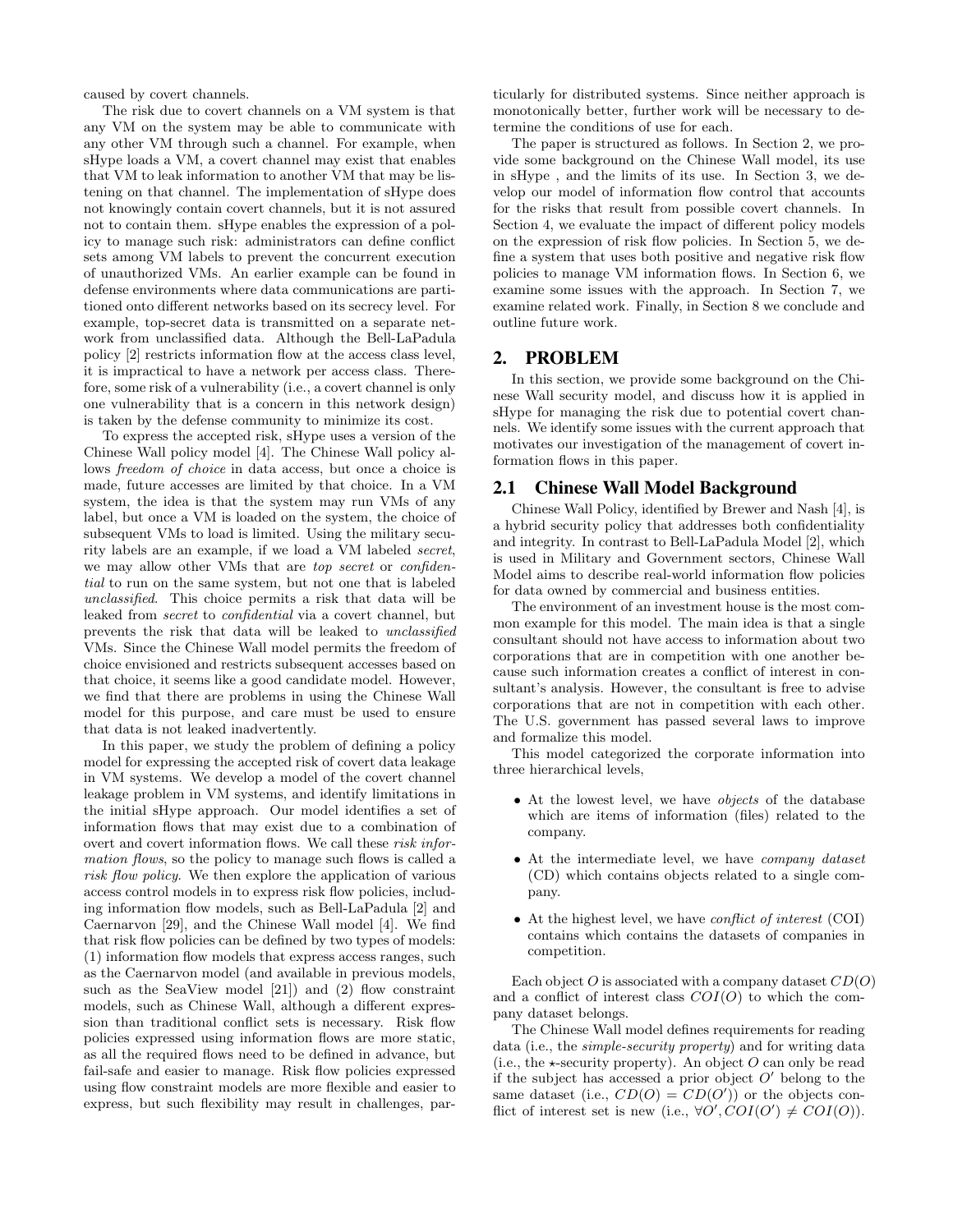The simple-security emphasizes a freedom of choice where a subject may have access to a variety of objects, and only when a choice is made are the restriction implied by that choice enforced.

The requirements for writing are much more restrictive for the Chinese Wall policy. To fulfill the  $\star$ -property for writing requires that the simple-property be fulfilled for the target object O and that the writer has only read data from that company data set of O (i.e.,  $\forall O', CD(O') = CD(O)$ ). The problem is that if a write occurs after a subject has read another company data set, then the two company's data are mixed. For example, if the consultant can write data of company  $A$  into an object of company  $B$ , then they may be a path to leaking this data to a third company C in conflict with  $A$ . Rather than limit the information flows from  $B$  to ensure that no flow from  $A$  to  $C$  is possible, the Chinese Wall model prevents any writing outside of a company. Thus, the consultant is limited to one company's data set of information at a time (i.e., if any writes occur).

#### 2.2 sHype Chinese Wall Model



Figure 1: A demonstration of the sHype Chinese Wall model interpretation. Since Oil-A and Oil-B are in a common conflict set, a Oil-B VM may not be loaded on the system until the Oil-A VM is terminated.

Figure 1 shows the sHype interpretation of the Chinese Wall policy. Initially, the Xen hypervisor allows the execution of any VM of any label. However, subsequent load requests will only load the requested VM if it is not in a Chinese Wall conflict set with any currently running VM. We see from Figure 1 that the Oil-B VM is not loaded as long as the Oil-A VM is running, but once the Oil-A VM is terminated the Oil-B VM may be loaded.

The key feature of the Chinese Wall model to sHype is freedom of choice. Because the VM systems are largely independent of the VMs that will run on them, we do not

want to constrain our use of systems until there is a basis for such constraints. The simple-security property of the Chinese Wall model enables expression of this notion.

The sHype approach assumes a model where only the concurrently executing VMs may communicate covertly. In our example, since the Oil-A VM is no longer running when the Oil-B VM is allowed to run, then there is no way that a covert channel can be used by the Oil-A VM (e.g., by a Trojan horse) to leak information to a waiting process in the Oil-B VM. Other assumptions are possible, however. A more conservative assumption would be that any VM can receive covert information and pass it on. The sHype approach aims to balance functionality, policy simplicity, and security. Here, we study the more conservative assumption to determine what effect this would have on policy simplicity, security, and functionality.

The restrictive  $\star$ -security property of the Chinese Wall model is not enforced in the sHype interpretation. The Type Enforcement model [3] is used to manage overt channels, so in theory, the TE should prevent unauthorized leaks, although that is not made explicit in the TE policy or its enforcement in sHype .

Consider the three Chinese Wall labels {Bank-C, Oil-B, Oil-A} and a conflict set {Oil-B, Oil-A} from Figure 1. Initially, Bank-C and Oil-A are running simultaneously on the same hypervisor. If the TE policy permits information to flow from Oil-A to Bank-C and Bank-C to Oil-B, then an information flow that violates the Chinese Wall conflict requirement is possible. In the example, the Bank-C VM executes concurrently with both the Oil-A and Oil-B VMs, so it can clearly leak information between the two if it has the TE permissions. Also, the Bank-C VM may write data to a persistent store, so another Bank-C VM may be able to leak the data. While such an information flow can be determined from an analysis of the TE policy [16, 33, 9], we cannot detect the case where potential covert flows may combine overt flows to leak information from the TE policy alone.

#### 2.3 Summary

Our goal is to develop a model to express the requirements on acceptable information flows risks due to covert channels. The sHype model's use of Chinese Wall policies is a start, but its interpretation of possible covert flows does not cover all flows and the information leakage due to a combination of overt and covert flows is not evaluated. In general, we need to describe the acceptable information flows assuming a model of what covert channels are possible. From this, we want to compute restrictions on the execution of VMs on a system based on preventing covert flows that, when combined with overt flows, violate our acceptable information flows.

## 3. MANAGING COVERT FLOWS

In this section, we develop a model of the risk of information flows caused by potential covert channels. By including covert channels, which have historically been outside the realm of formal access policies, in our flow policy model, we will be able to manage the risk of potential, undesirable information flows in a verifiable way. We first define the concept of a risk flow policy that specifies which information flows may be risked under the possible presence of covert channels. We then develop our model of what constitutes a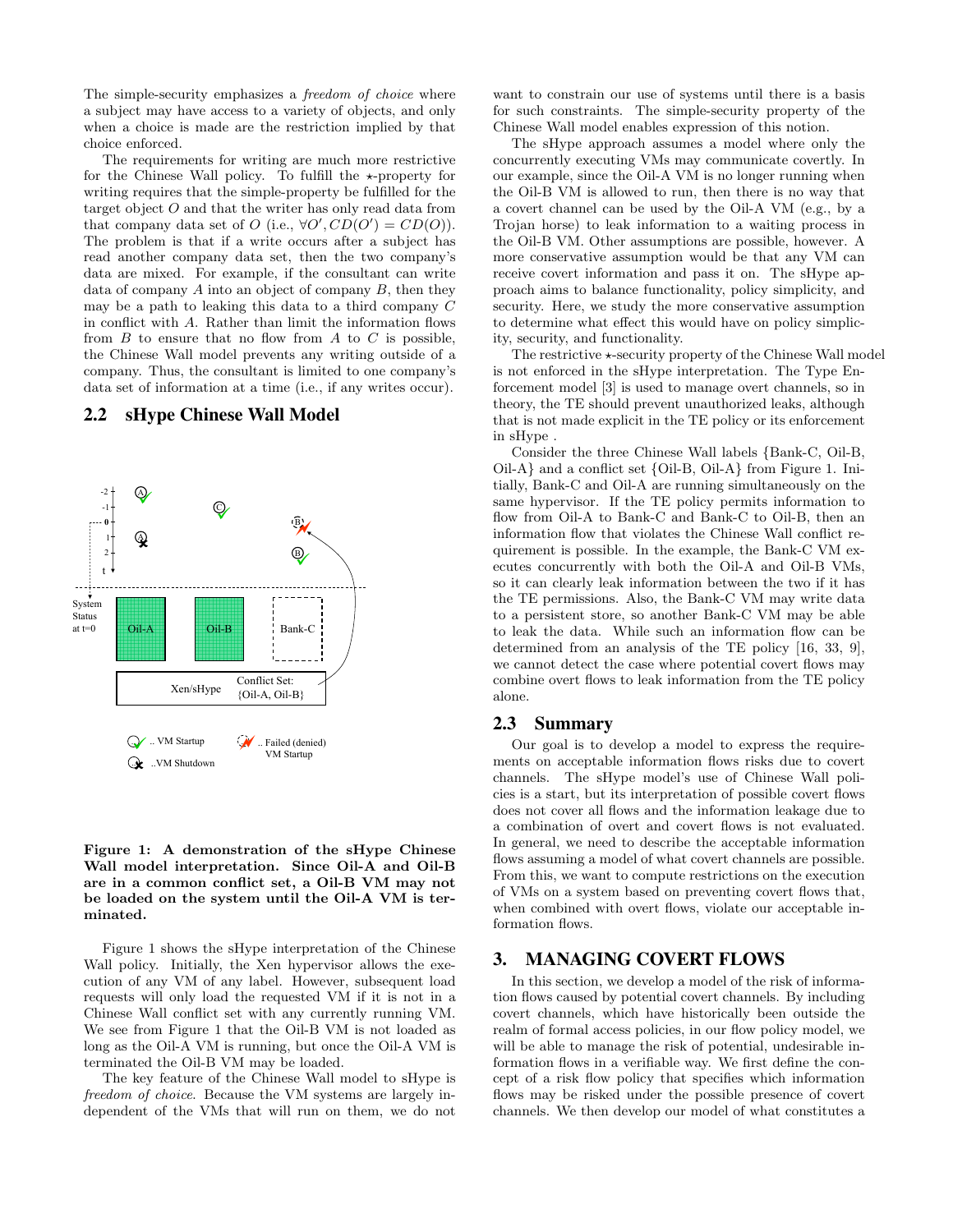covert information flow.

#### 3.1 The Risk Information Flow Model

The goal is to limit the information flows that may be enabled by the presence of a covert channel in a Xen/sHype system. Note that the set of information flows that we allow will be a superset of the information flows allowed via overt channels (i.e., normal access policy).

First, we have the traditional set of information flows.

*Definition 1: Overt Information Flows..* An overt information flow,  $v \in V$ , is an information flow from one subject  $X$  to another subject Y that is authorized by the access control policy rules (e.g., Bell-LaPadula).  $v: X \to Y$ .

In the sHype case, the TE policy defines the allowed overt information flows between VMs in a VM system. Other policy models may be used to define information flows, such as a lattice policy [27].

*Definition 2: Covert Information Flows..* A covert information flow,  $c \in C$ , is an information flow from one subject  $X$  to another subject Y enabled by a covert channel within a VM system. These are not authorized by the overt information flow policy, but there may be a risk of such potential covert channels. The covert information flows make this risk explicit.  $c: X \to cY$ .

We assume a covert information flow is bidirectional. That is,  $(X \to cY) \Rightarrow (Y \to cX)$ , each covert flow implies a reverse flow. Some covert flows that leak data to external entities, such as side-channels, are not included in the model.

*Definition 3: Risk Information Flows..* The risk information flows R are the union of the covert and overt information flows. Such risk flows are transitive, like information flows in general, so we say that there exists a risk flow between subjects X and Y if any combination of covert and overt flows can be used to connect  $X$  and  $Y$ . A risk information flow between  $X$  and  $Y$  is indicated by a special flow designation.  $r: X \rightarrow rY$ .

The risk information flows (or simply *risk flows*) specify all the possible ways that we risk that information may flow in the system. These flows are a combination of those we intend (i.e., via the access control policy) and those that we did not intend (i.e., via covert channels), but may have enabled through our assignment of VMs to VM systems. Since covert channels are included in our model, we can now reason about the impact of the combination of overt flows and the risk of covert flows in a formal manner.

*Definition 4: Risk Flow Policy.. A* risk flow policy,  $p \in P$ , consists of a set of statements that specify the risk flows allowed in the VM system.  $p : X \rightarrow rY$ . We note that transitive flows may be implied by the policy.

We note that we may use a risk flow policy model that specifies either the flows allowed or those prohibited, as the opposite is implied.

#### 3.2 Computing Covert Flows

On a MAC-enabled VM system (e.g., the sHype system), the trusted computing base (TCB) (e.g., in Xen, the Xen hypervisor and the privileged VM, called dom0) manages access to shared resources and authorizes overt information flows between Xen VMs. In doing this, the TCB may enable a covert channel. Covert channels come in two varieties, storage channels and timing channels, where the former utilizes access to a shared resource (e.g., such as hypervisor structures such as memory maps) and the latter utilizes resources that may be used to "time" operations (e.g., shared processor caches). Storage channels can often be identified, and more importantly, they can be eliminated by proper design (e.g., partitioning resources by access class).

Timing channels, on the other hand, are both more difficult to detect and may be impossible to prevent in practice. Solutions to prevent timing channels include *fuzzy time* [10, 34] where the execution times of operations that may lead to covert channels is varied to distort the channel. Such mechanisms must slow the performance of operations to such a degree that a slow operation under the control of an adversary cannot be distinguished from a slow operation under the control of the system. Such slowdowns are often not acceptable relative to simply buying a separate machine.

As a result, we assume that all VMs on a single machine may communicate using a covert channel supplied (inadvertently) by the TCB. Also, we associate the set of covert information flows with the TCB itself.

*Definition 5: TCB Covert Information Flows.* The TCB Covert Information Flows are a set of subjects  $x \in X$  associated with a VM system's TCB.

Thus, at any time a TCB is associated with a set of VM labels that may have shared information covertly. Such flows depend on what has happened during a system run. We define a system run as a sequence of VM start and VM stop events that indicate both the sequence of VM loads and the concurrent execution of VMs. Thus, given a run of a system, how do we define such a set? There are several considerations to make. First, we assume that the TCB does not itself leak information, but it provides (possible) covert channels that its VMs may use to leak information. The implication of this assumption is that two VMs of different labels must be run for any covert leakage to occur (may be bidirectional). Second, we assume that the TCB completely removes any remnants of a VM when it is terminated. Thus, assumption further requires that the VMs run concurrently, as no leakage from a VM is possible once that VM has terminated. Third, leakage is transitive. If a VM A ran concurrently with VM B at time t, VM A was terminated at time  $t + 1$ , and VM C is started at time  $t + 2$ , then there is a transitive leak of  $A$ 's data to  $C$  via  $B$ . Thus, it is important to consider the overlap relation between VMs, where VMs A and B are said to overlap if they run concurrently at any time.

*Definition 6: TCB Covert Information Flows at Time* t*..* At time t, the TCB Covert Information Flows are the set of subjects on whose behalf a VM is running at time t, and the transitive closure of the overlap relation for those VMs.

When a new VM of subject  $X$  is to be loaded, the overt information flows of the policy and the TCB covert information flows at that time must be evaluated to determine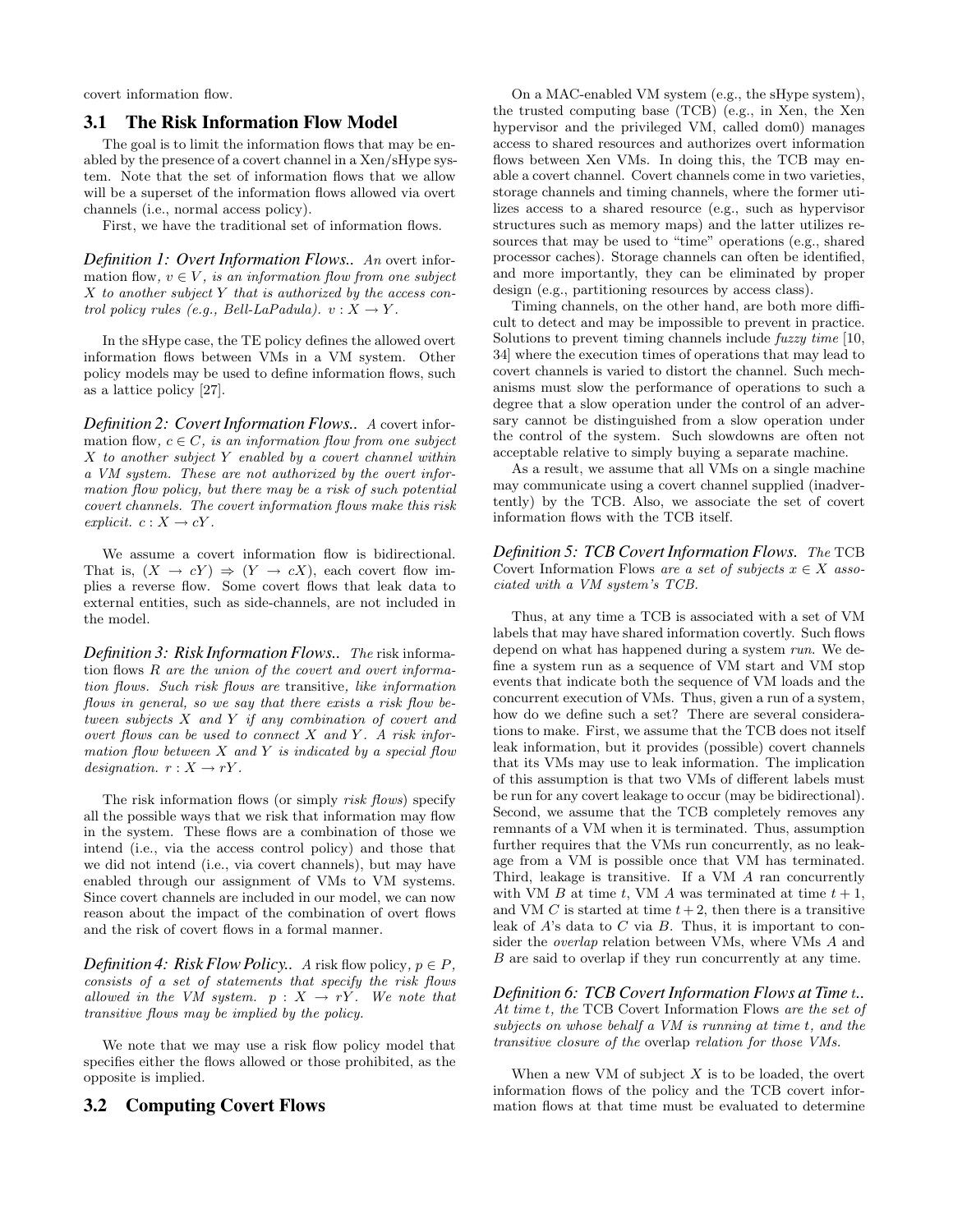if the combination of flows results in a violation of the risk flow policy.

# 4. EVALUATING RISK POLICY MODELS

Next, we examine the effectiveness of expressing and enforcing risk flow policies in a variety of policy models: Chinese Wall [4], Bell-LaPadula [2], Caernarvon [29], and a combination of Chinese Wall and Type Enforcement [3]. We evaluate the models for two tasks: (1) risk policy specification and (2) risk policy enforcement. First, we use the policies to specify the risk flows permitted. Some models specify risk flow policy positively (by flows allowed) and some negatively (by flows denied). We identify that and discuss the impact. Second, we must enforce our risk flow policy in the context of loading a new VM onto a VM system. We examine enforcement in the context of describing overt information flows with these models. We must ensure that the risk flow policy is satisfied by the combination of overt flows authorized and the current state of TCB covert information flows (called covert flows in this section).

#### 4.1 Chinese Wall Policy

We examine how we specify our risk flow policy as a Chinese Wall policy and evaluate the legality of our resulting risk flows using the Chinese Wall semantics. That is, the resulting combination of covert and overt information flows must adhere to simple and  $\star$ -security property semantics of the Chinese Wall policy.

Using the Chinese Wall policy simple-security property, our risk flow policy specifies a set of unauthorized risk flows. For example, in Figure 1, the risk flow policy is {Oil-A, Oil-B}, which specifies no information flows between Oil-A and Oil-B, in either direction, are allowed. The Chinese Wall conflict of interest set, implies that any flow between any member of the conflict set is prohibited. Like the traditional Chinese Wall policy, the risk flow policy may consist of multiple conflict sets.

We note that the Chinese Wall model is not effective for expressing unidirectional risk flow policies, such as lattice policies. Suppose we want to prevent secret data from leaking to unclassified subjects. The conflict set {secret, unclassified} does not accurately reflect the risk constraint because write-up information flows from unclassified to secret are permitted in a lattice policy (i.e., assuming unclassified is dominated by secret). An alternative Chinese Wall model interpretation is the aggressive Chinese Wall model of Lin [20]. In this model, each subject is listed with its conflicts. Thus, we would have a conflict set for secret that is  $COI(secret) =$ {*unclassified*}, but unclassified has no conflict with secret. In general, a risk flow policy language must be able to express both bidirectional and unidirectional constraints.

In general, the Chinese Wall  $\star$ -security property semantics are too restrictive for enforcing risk flow policy. In the classical Chinese Wall model, no subject (i.e., a VM) may write data once it has received an information flow from a different subject (i.e., VM with a different label). As shown in Figure 1, the Bank-C VM may enable a transitive risk flow between Oil-A and Oil-B. To prevent such problems, the Chinese Wall model's  $\star$ -security property would prohibit Bank-C from reading Oil-A's data and writing to either Bank-C or Oil-B. While we must prevent writing to Oil-B, we may not want to prevent writing to Bank-C. Since the Chinese Wall policy does not restrict information flows outside of conflict sets, its star-security property interpretation must be excessively restrictive.

This means no data flow between VMs of different labels will be permitted, so we cannot use Chinese Wall to enforce risk flow policy. However, the expression of conflict sets for unauthorized risk flows using an aggressive Chinese Wall policy may still be useful.

#### 4.2 Bell-LaPadula Policy



#### Figure 2: Information flows in the Bell-LaPadula Model. Subjects can write-up and read-down within their category set.

Since we are managing information flows, it makes sense to consider the Bell-LaPadula policy [2]. Bell-LaPadula is a lattice policy that defines what information flows are allowed. Both secrecy levels (e.g., top-secret and unclassified) and category sets (e.g., using Oil-A, Oil-B, etc.) may be used (see Figure 2).

Bell-LaPadula requires unidirectional information flows between different subjects, where any information flow is permitted. For example, a secret subject may only read from a less-secret subject. Writing can only be permitted in the other direction in the lattice.

For specifying risk flow policies, Bell-LaPadula enables expression of two types of risks: (1) leakage between conflicting subjects (i.e., categories) and (2) leakage of higher secrecy information to less secret subjects (i.e., levels). The first type implies no information flow is allowed between the two subjects in either direction. For example, subjects with disjoint category sets may not communicate. The second type implies that data may be leaked in one direction only (i.e., from less secret to more secret). This would be captured by traditional lattice relationships (i.e., dominance enforces flow in one direction).

Covert flows are bidirectional by definition, so category sets achieve the desired semantics (since they restrict in both directions). However, the lattice semantics result in only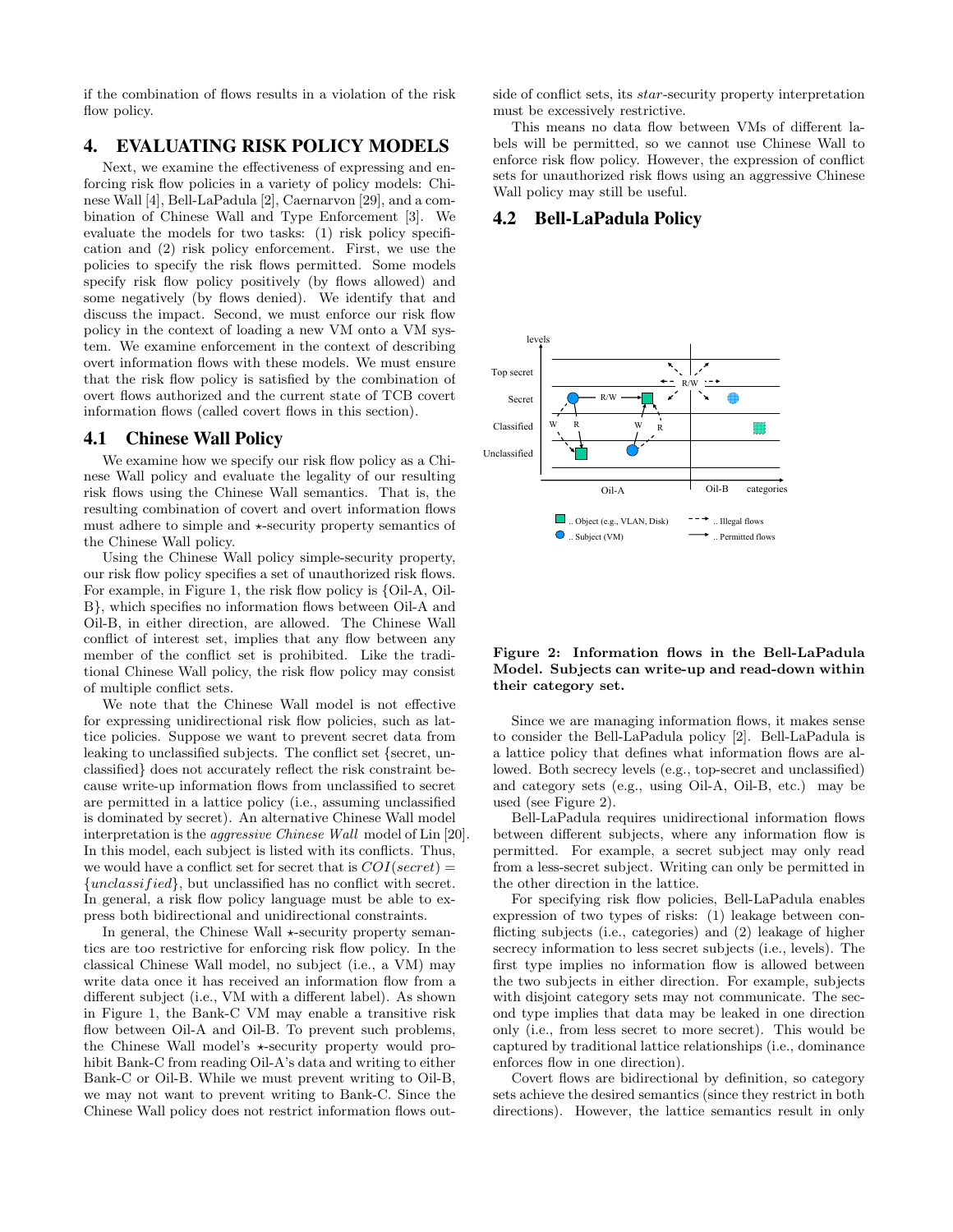being able to specify the most limited risk. Basically, if we consider lattice relationships, only a single label can execute at a time on a VM system that uses Bell-LaPadula policies to express risk flow policy. Any VM of a second label would result in the risk of a covert channel with a bidirectional flow violating the Bell-LaPadula policy. This is similar to the problem with  $\star$ -security property interpretation in Chinese Wall policies above.

### 4.3 Caernarvon Policy



Figure 3: Information flows in the Caernarvon Model. In addition to the traditional read-down and write-up flows of the Bell-LaPadula model, Caernarvon subjects (where trusted) may read/write in a range within the lattice. For example, this subject can read/write secret and classified data.

The Caernarvon policy [29] is a generalization of such lattice policies (see Figure 3). Here, a subject may be able to read and write within a range of labels. Caernarvon secrecy labels define read and write clearances for subjects, where the write clearance defines the lowest clearance that the subject can write and the read clearance defines the highest clearance that the subject can read. Caernarvon permits read-up and write-down within this range.

A Caernarvon risk flow policy is a positive expression of risk flow policy. Because of its lattice heritage, it can directly specify unidirectional flow constraints. We can define a range (e.g., top-secret to secret) where bidirectional flows are permitted, and this range implies a unidirectional flow constraint with subjects outside the range. This implies that lower secrecy subjects may only write-up and higher secrecy subjects can only read-down.

To express a bidirectional flow constraint (e.g., between two company's data), we must define disjoint ranges, one for each member of the conflict set. For example, we would define one Caernarvon subject to access Oil-A data and another to access Oil-B data. There may be other categories of access allowed (e.g., Bank-C), but the ranges must not intersect. Caernarvon supports intersecting ranges, but risk flow policies will have unauthorized leaks if intersecting ranges are used (see Section 6.1 for a more detailed discussion).

Caernarvon supports a lattice model for categories as well, which could be helpful in expressing risk flow policies. In Figure 1, we show that Bank-C may want to communicate overtly with both Oil-B and Oil-A. In Caernarvon, such communications would be upgraded to the category sets  ${Bank-C+Oil-B}$  and  ${Bank-C+Oil-A}$ . Thus, we would automatically keep the overt information flows isolated, if separate Bank-C VMs were used. Since the same VM is used in the example, the resulting label combines all three which would violate the risk flow policy overtly. If the communications were covert, the covert information flows between Bank-C and Oil-A and Oil-B individually would be added, so this would also violate the risk flow policy.

Caernarvon does not explicitly support the notion of freedom of choice as the Chinese Wall model does. The assumption is that everything has an initial label, which defines its range. In a VM system, any of the labels may be chosen initially (or whenever no VMs are running, assuming secure object reuse). However, once a VM label is chosen, the Caernarvon range is identified. Because the range defines the risk flow policy, Only VMs in this range can be then be executed. Such ranges must be predetermined, and must cover the entire scope of Caernarvon classes (see Section 6.1 for further discussion).

#### 4.4 Type Enforcement Policy

Enforcement [3] (TE) policy to express VM access rights. TE is not an information flow policy, but it is straightforward to convert a TE policy to an information flow policy [14, 15]. Once converted to an information flow policy, the overt information flows are known. The current covert information flows can then be combined to determine the current risk information flows in the system.

As a means for expressing risk flow policies, TE could be used to describe the risk information flows allowed. These could be additional information flows described as covertonly flows whose risk is accepted. Since TE is expressed in terms of specific objects rather than information flows, such a TE policy would be rather low-level.

An alternative is to use TE for enforcement and another policy for expressing risk flows. For example, the current sHype architecture uses only a subset of the classical Chinese Wall model for expressing risk flows, verifying the risk flow policy against the current VM set, rather than the risk information flows as we have defined them here. Further, we note that the Chinese Wall model does not effectively express unidirectional constraints, so the aggressive Chinese Wall model would be necessary to express these.

# 5. RISK FLOW POLICY APPROACH

In this section, we summarize the analysis above on two points: (1) viable modeling options for expressing risk flow policies and (2) viable enforcement of risk flow policies with traditional, overt policies. On the latter point, it is important that we identify how risk flow policies are enforced accounting for overt information flows as well.

Based on this study, the viable alternatives for expressing risk flow policies appear to be: (1) lattice security models that support a range of bidirectional flows, such as the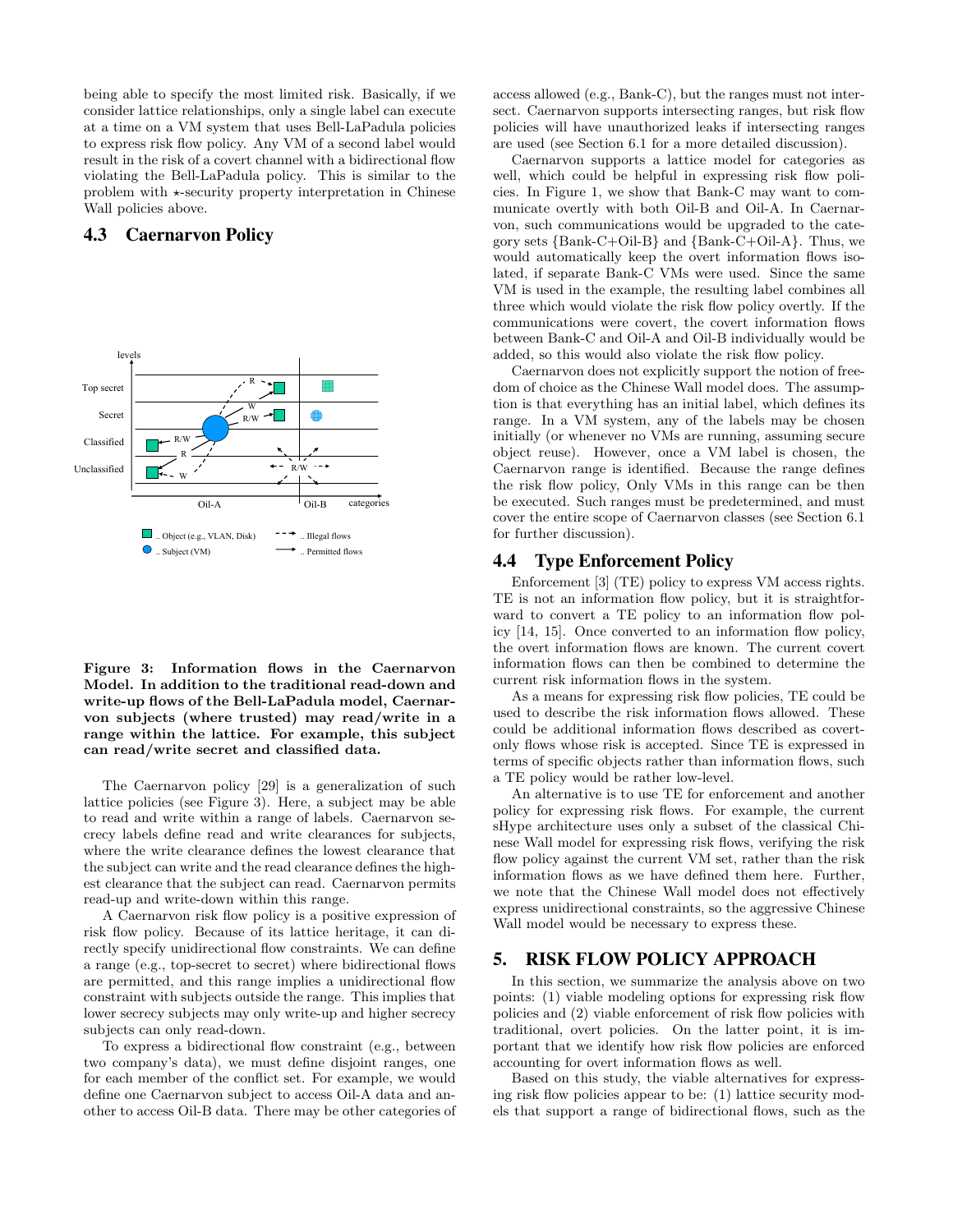Caernarvon policy model, and (2) conflict set models that enable specification of conflicts relative to a particular subject, such as the aggressive Chinese Wall model. Effective models enable isolation between different company data sets (e.g., via conflicts in Chinese Wall and categories in a lattice model) and enable a range of bidirectional communication for permitting risk in lattice secrecy requirements (i.e., risk involves some read-up and write-down in the lattice).

Using the Caernarvon policy model, we would specify a partition of the Caernarvon lattice to describe groups of nonoverlapping risk flows. For example, if we require that there are no information flows from Oil-A to Oil-B or vice versa even with the risk of covert channels, then a Caernarvon policy would be specified with each belonging to a separate partition of information flows. Any other risk flow requirements would partition the set of possible information flows further. If only a Caernarvon model is used for risk flow policies, then all the information flows must be partitioned such that no illegal information flows could occur. This could be a difficult task to perform in advance as we discuss in Section 6.2.

Using the aggressive Chinese Wall model, we would specify information flow restrictions for each subject individually. For bidirectional constraints, such as the typical Chinese Wall conflicts, entries are specified for each subject in each conflict set. For example, Oil-A would include Oil-B in its conflict set and vice versa. For unidirectional constraints, such as dominance relationships, only one subject would be assigned the constraint (i.e., the dominating subject to prevent leakage). This representation specifies the flows not allowed, even transitively, by overt or covert flows. In practice, such a policy will also partition the set of possible information flows, eventually, but the partition will be constructed dynamically. Dynamic construction is less labor-intensive for policy specification, but we must avoid preventing a deadlock situation where one application cannot use a necessary information flow that is assigned to a separate partition. We also discuss this further in Section 6.2.

Also, some combination of positive (Caernarvon) and negative (Chinese Wall ) risk flow policy expressions is also possible.

For enforcing the risk flow policy, we find that the Caernarvon model or an access matrix MAC model, such as the Type Enforcement model, could be used. The Caernarvon model would naturally be used with a Caernarvon policy. Type Enforcement or any flexible policy model (e.g., that can express an access matrix) could be used with either a Caernarvon risk policy or an aggressive Chinese Wall risk policy or a combination.

Enforcement could work as follows. As described above, we would generate an information flow representation of TE policy. As VMs are loaded, we would extend our VM system's covert flow state (see Section 3.2) to compose a risk information flow graph. At each VM load request, we would verify that the resulting risk information flow graph would not violate the risk flow policy. The risk information flow graph could be constructed efficiently as only covert flows between the new VM and the VM subjects in the covert flow state need to be added. Algorithms to check Caernarvon partition violations would also be efficient (e.g., by marking the subjects with their partitions).

If we use the aggressive Chinese Wall model for risk flow

policies, then we have two additional challenges. First, as mentioned above, we need an algorithm to develop the constraints implied by the risk flow policy. Consider Figure 4. In this example, we consider three VM systems where covert flows may be present on each  $<sup>1</sup>$ . Starting with the constraint</sup> that A and B must not intercommunicate, we need an algorithm that extends our risk flow policy based on the overt and covert information flows that are created dynamically. Second, we need an algorithm to efficiently search the risk information flow graph to test for risk flow policy violations. Basic graph reachability algorithms can be used, but optimizations would seem possible (e.g., via caching).

#### 6. DISCUSSION

In this section, we examine some of the broader issues in implementing a covert channel risk flow policy.

#### 6.1 Intersecting Policies

The risk flow policies discussed in the previous section aim to prevent information flows between conflicting subjects. The Chinese Wall policy defines this through conflict sets that prohibit flows, and the Caernarvon policy defines a range of clearances to which flows are allowed. In our interpretation, both policies will result in a partition of information flows, where the Caernarvon policy would explicitly describe the complete partition, and the Chinese Wall policy would define the partition requirements.

What if information flow sets were allowed to intersect? In general, the Caernarvon policy model can be used to define intersecting information flow sets, and extensions to make the aggressive Chinese Wall policy model also may permit intersecting information flow sets [20]. In Caernarvon, a subject may be defined that can read and write topsecret and secret data, where another can read and write confidential and secret data. These subjects can communicate, because both can read and write secret data, so in this policy top-secret data may be leaked to confidential levels. Using the aggressive Chinese Wall model, the same effect is possible across company datasets. Suppose  $X$  conflicts with A and B, but Y only conflicts with B. Therefore, in one run  $X$  make leak to  $Y$ , but at another time  $Y$  may leak to A, violating  $X$ 's restriction<sup>2</sup>.

For a risk flow policy, intersecting ranges are not acceptable. Once one range intersects with another, the risk flows are expanded to include the union of the two sets of flows. Thus, the risk is expanded. For a Caernarvon risk flow policy, the intent would be to describe the range of information flows risked for this subject. If intersections are permitted, then the risk is greater than advertised for this subject. For a Chinese Wall risk policy, intersecting flows would enable risk information flows between conflicting data sets, where the intention is that there be none.

#### 6.2 Partition Construction

Using a Chinese Wall model for risk flow policies, implies a set of flows that should not be allowed. Based on the above discussion, we will ultimately generate a partition of information flows. However, the Chinese Wall policy does

<sup>&</sup>lt;sup>1</sup>At this point, we ignore covert channels that may span systems.

<sup>&</sup>lt;sup>2</sup>Unless the Chinese Wall  $\star$ -security property is enforced, but then no information flows are possible.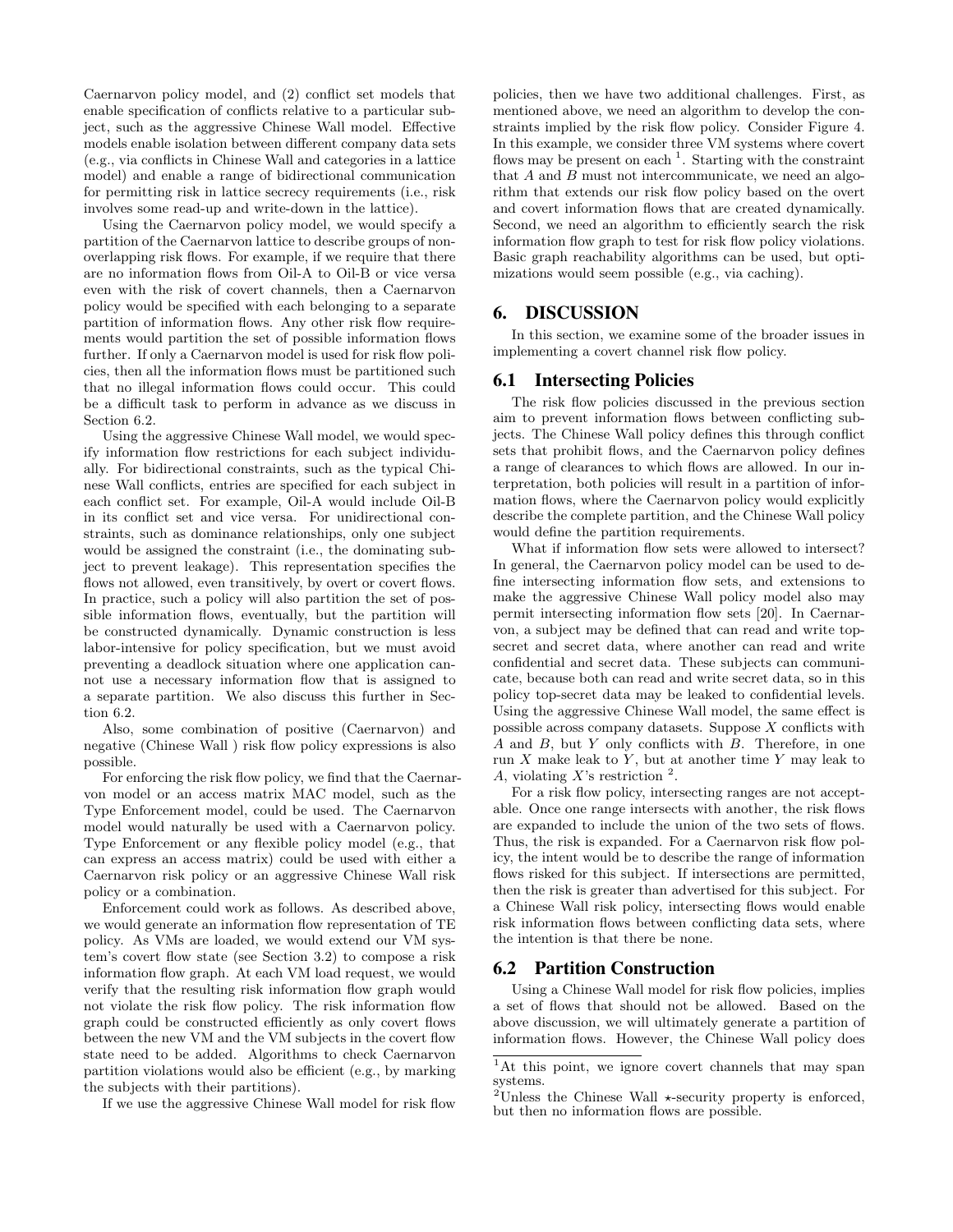

Figure 4: Building Chinese Wall risk flow constraints on the fly. Starting with a risk flow policy conflict between A and B conflicts between  $B, C$ , and D are added and enforced dynamically.

not specify how the information flows will be partitioned. Allowing partitions to emerge from dynamic use has the potential of resulting in partitions that do not correspond to application function, resulting in a possible application deadlock. That is, an application may not be able to get access to resources that it would normally have been allowed.

The lattice model (used by Caernarvon and others) handles this problem by using access classes that require access to multiple companies' information. For example, if companies  $A$  and  $B$  are in conflict, interaction of company  $C$  with A would result in information written to an access class requiring permission to both  $A$  and  $C$ 's data. Thus, when  $C$ interacts with  $B$  the data of  $A$  would not be leaked. Since  $C$ and A may have interacted with several other subjects, this problem implies the need for some form of execution monitoring [30]. The extent to which this should be supported for risk flow policies is a point of future work.

#### 6.3 Distributed Systems Flows

Another problem in risk flow policy management is that information flows may span multiple VM systems. With the emergence of hardware for integrity measurement (e.g., the Trusted Computing Group's Trusted Platform Module [32]), we have proposed an approach to expand reference monitoring across platforms [13, 22], called Shared Monitoring or Shamon. Using this approach, the trusted computing bases (TCBs) of multiple VM systems can enforce a single, coherent security policy for a coalition of VMs distributed among the systems. However, the idea permits each system to support the execution of multiple isolated coalitions.

If we account for the risk of covert information flows, then the execution of multiple coalitions on the same VM systems results in some risk information flows. The Shamon approach must account for these risks using a risk flow policy. We envision that Shamon will set the risk flow policy when the overt policy is set. However, some coalitions may already be running on one of the VM systems, which would violate the risk flow policy. This would prevent that VM system from participating in the coalition. As described in the previous section, balancing function and risk must be managed. Distributed enforcement environments, like the Shamon, further emphasize this problem.

#### 7. RELATED WORK

Below, we summarize other related work, in particular, work that investigates the semantics of the Chinese Wall policy and other models that enable dynamic policy choices,

#### 7.1 Chinese Wall Studies

In the original Paper by Brewer and Nash [4], authors argued that although it is possible to represent some aspects of Chinese Wall model using Bell-LaPadula, the Bell-LaPadula model for confidentiality does not emulate Chinese Wall model in its entirety. Therefore, the Chinese Wall model must be regarded as distinct from Bell-LaPadula model. Later, Sandhu [28], demonstrated that the Chinese Wall Model is just another lattice-based model, so it can be represented within Bell-LaPadula framework by making a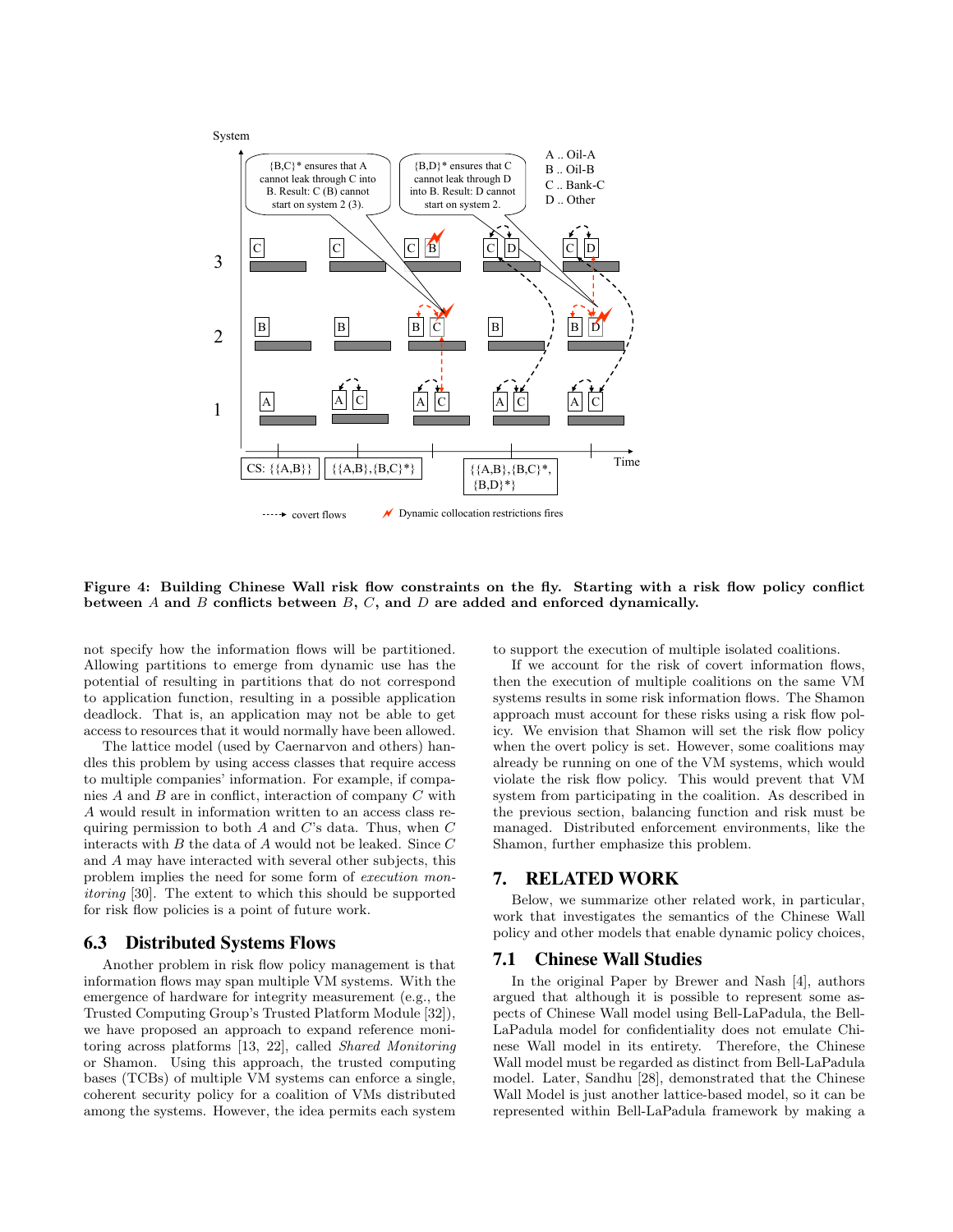proper distinction between users and subjects.

Alves-Foss et al argue that it should be possible to cleanup all information related to a particular object and thus tear down part of the Chinese wall with the approval of an external agent [31]. In particular, they argue that conflict-ofinterest information may actually conflict only for a limited period of time. Even in sHype we follow a similar approach: we assume that whenever a VM is destroyed or migrated, the VM system clears all of its state.

In other applications of the Chinese Wall model, it has been used as an authorization platform for mobile agents [7]. In this implementation of Chinese Wall model, hosts decide on the authorizations of a mobile agent based on its past behavior. In another approach [18], authors use the Chinese Wall security policy to prevent access to private information in the web. In this approach, organizations are given free access to all items of private information and later access is restricted based on their previous access.

#### 7.2 Execution Monitors

Execution Monitoring (EM) [30, 19, 8] is a class of enforcement mechanisms that monitor the execution steps of a system and terminate the current execution if it violates a security policy. In general, EM monitors the execution traces of the program under consideration and can also be used for debugging, tracing and auditing purposes. Execution Monitoring can be enforced with the help of reference monitors by capturing all security-relevant events and forwarding them for validity checks. A TPM can also be considered as a kind of execution monitoring system.

Schneider defines the execution traces of a system by finite or infinite sequences and security policies as a subset of possible program execute traces [30]. A system satisfies the security policy if and only if its events are a subset of a legal trace. Nagatou and Watanabe argue that typical information flow policies can be enforced by execution monitoring mechanisms, and also such enforcement mechanisms will be able to detect covert channels at run time [24]. Fong claims that to enforce the Chinese wall policy we require only a shallow access history of previously granted accesses [8]. More precisely, to make a decision we only require the set of previously granted accesses not the entire access events or the actual sequencing of access events.

In this work, we do not detect covert channels, but rather, manage the risk of their presence. Further, we find that it is the concurrency of execution that is important, which is a specific interpretation of events.

#### 8. CONCLUSIONS

In this paper, we defined the concept of a risk flow policy. A risk flow policy describes the information flows that are permissible given the risk of covert channels. Managing covert channel flows is a problem for emerging mediumassurance VM systems that enforce mandatory access control (MAC), such the Xen sHype system. Customers want assurance that valuable information on such systems is not leaked to competitors, but the systems are not assured against covert leakage. Rather than go to "air gap" systems, we propose managing the risk of such possible information flows using the risk flow policy. In this paper, we investigated the ability of four policy models to express risk flow policies. We found that common models, such as the Chinese Wall model used in the current version of sHype , did not express the

covert-channel constraints our model required. We identified two models that enable risk flow policy expression: (1) the Caernarvon model, a lattice model that enables the expression of read-write ranges within a lattice and (2) the aggressive Chinese Wall model, a derivative of the Chinese Wall model that expresses conflicts from the perspective of each subject. These combined with sHype 's Type Enforcement model are capable of specifying and enforcing risk flow policies. A number of challenges remain to provide an effective approach to risk flow enforcement, however, such as: (1) ensuring that risk flow restrictions can be extended dynamically in an efficient manner; (2) that risk flows restrictions can be managed with respect to functional goals; and (3) that risk flow policies are effective for distributed systems.

# 9. REFERENCES

- [1] Paul Barham, Boris Dragovic, Keir Fraser, Steven Hand, Tim Harris, Alex Ho, Rolf Neugebauer, Ian Pratt, and Andrew Warfield. Xen and the art of virtualization. In Proceedings of the Symposium on Operating Systems Principles (SOSP), October 2003.
- [2] D. E. Bell and L. J. LaPadula. Secure computer system: Unified exposition and Multics interpretation. Technical Report ESD-TR-75-306, Deputy for Command and Management Systems, HQ Electronic Systems Division (AFSC), L. G. Hanscom Field, Bedford, MA, March 1976.
- [3] W. E. Boebert and R. Y. Kain. A practical alternative to hierarchical integrity policies. In Proceedings of the 8th National Computer Security Conference, 1985.
- [4] D. F. C. Brewer and M. J. Nash. The Chinese Wall Security Policy. In Proceedings of the 1989 IEEE Symposium on Security and Privacy, Oakland, CA, USA, May 1989.
- [5] Common criteria portal. http://www.commoncriteriaportal.org/, 2007.
- [6] Scott W. Devine, Edouard Bugnion, and Mendel Rosenblum. Virtualization system including a virtual machine monitor for a computer with a segmented architecture. VMWare, Inc., October 1998. US Patent No. 6397242.
- [7] Pedro Dias, Carlos Ribeiro, and Paulo Ferreira. Enforcing history-based security policies in mobile agent systems. In POLICY, pages 231–234, 2003.
- [8] P. W. L. Fong. Access control by tracking shallow execution history. In Proceedings of the 2004 IEEE Symposium on Security and Privacy, pages 43–55, 2004.
- [9] A. L. Herzog, J. D. Guttman, D. R. Harris, J. D. Ramsdell, A. E. Segall, and B. T. Sniffen. Policy analysis and generation work at MITRE. In Proceedings of the first Annual Security-enhanced Linux Symposium, March 2005.
- [10] W-M. Hu. Reducing timing charmers with fuzzy time. In Proc. of the 1991 IEEE Symposium on Security and Privacy., pages 8–20, 1991.
- [11] atsec and IBM to make Red Hat Linux a government certified trusted operating system. http://lwn.net/Articles/156140/, 2005.
- [12] T. Jaeger, A. Edwards, and X. Zhang. Consistency analysis of authorization hook placement in the Linux security modules framework. ACM Transactions on